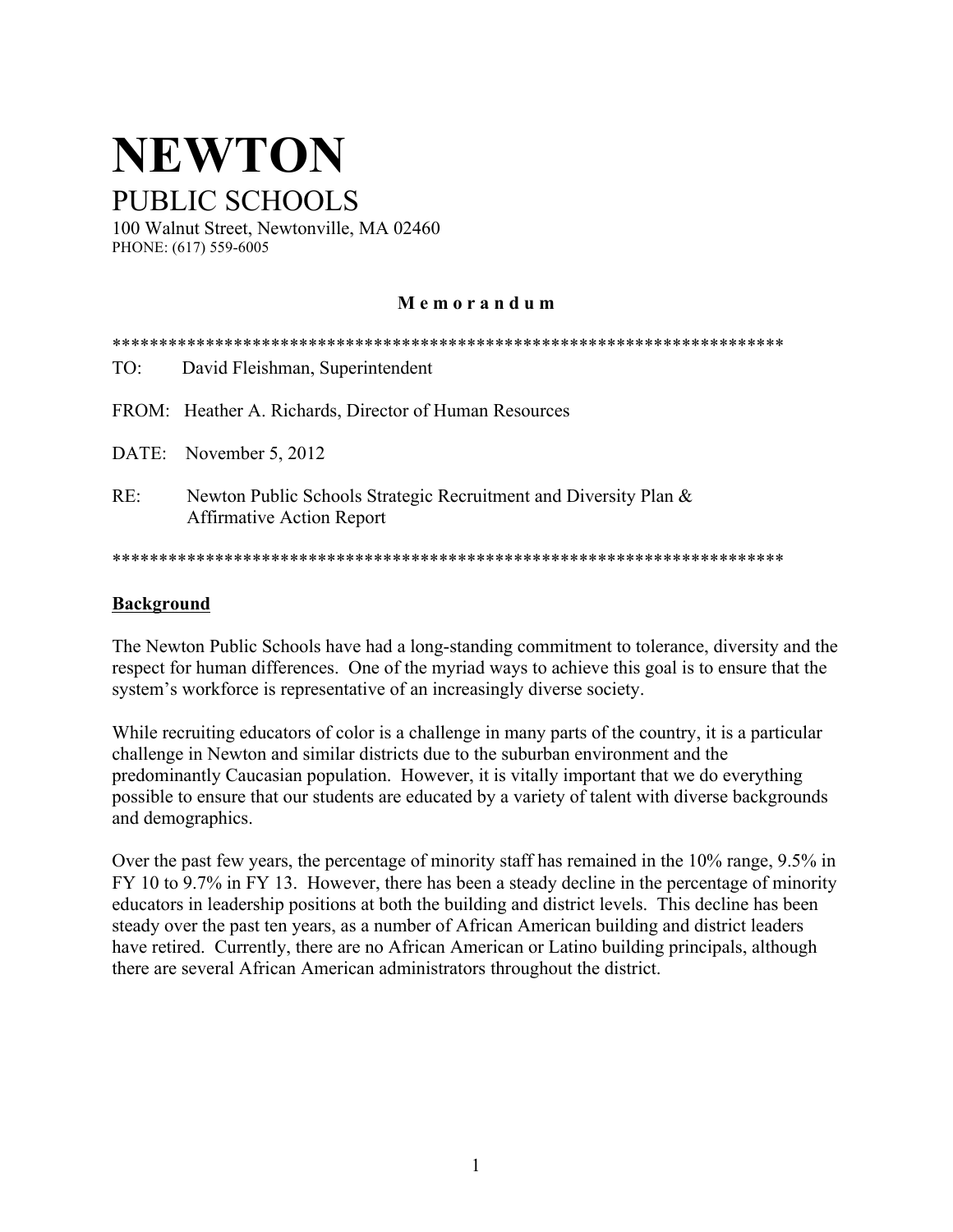#### **Current Efforts**

Currently, our recruitment efforts consist of advertising in a range of publications and universities and participating in a network of school districts committed to minority recruitment. We have also participated in a number of traditional job fairs. Job fairs have allowed us to initiate contact with some minority candidates, but it has not yielded the results that we were seeking. Over the past year, we have started to develop our use of technological recruiting, it is now time to review and enhance our comprehensive recruitment plan with a focus towards improving our hiring efforts with educators of color.

#### **Next Steps**

If NPS is going to grow the profile of staff and educators of color, we need to look at different means of impacting this goal. This requires that we develop and implement new strategies beyond the traditional methods that have been used. Below are several ideas.

#### • **Develop networking contacts**

While NPS should certainly continue online advertising, recruitment is ultimately about contacts and personal relationships. The decline in minority leaders at the building and district level has resulted in the loss of a network to recruit a diverse applicant pool. Given the importance of networking, we are redirecting resources and exploring the possibility of retaining a recruiter/consultant with an affinity network to assist in locating promising principal candidates who may be interested in Newton.

We also want to share with employees that this is a district priority and involve our current employees in the recruitment process, leveraging networks they are involved with to actively recruit educators of color.

#### • **Digital networks**

The digital world gives us new opportunities to connect directly with promising candidates at both the teacher and administrator level. Professional networking tools such as LinkedIn have been primarily used in the business community, but those tools are rapidly expanding in the field of education. Our online group for LinkedIn is still being enhanced as we build our group and our connections.

There are other online sources such as Facebook and Twitter that we can consider using as a means of communication and casting a wide net for candidates increasing our online presence. Online networks and recruitment blasts are a contemporary means of attracting candidates in a concise fashion.

In addition to online networks, we will continue to utilize online recruitment sources like monster.com, careerbuilder.com, schoolspring.com, DESE.com and other significant online recruitment sources. The best strategy for increasing visibility is to use both broad-based and targeted online recruitment methods, but to generate discussion about Newton Public Schools opportunities.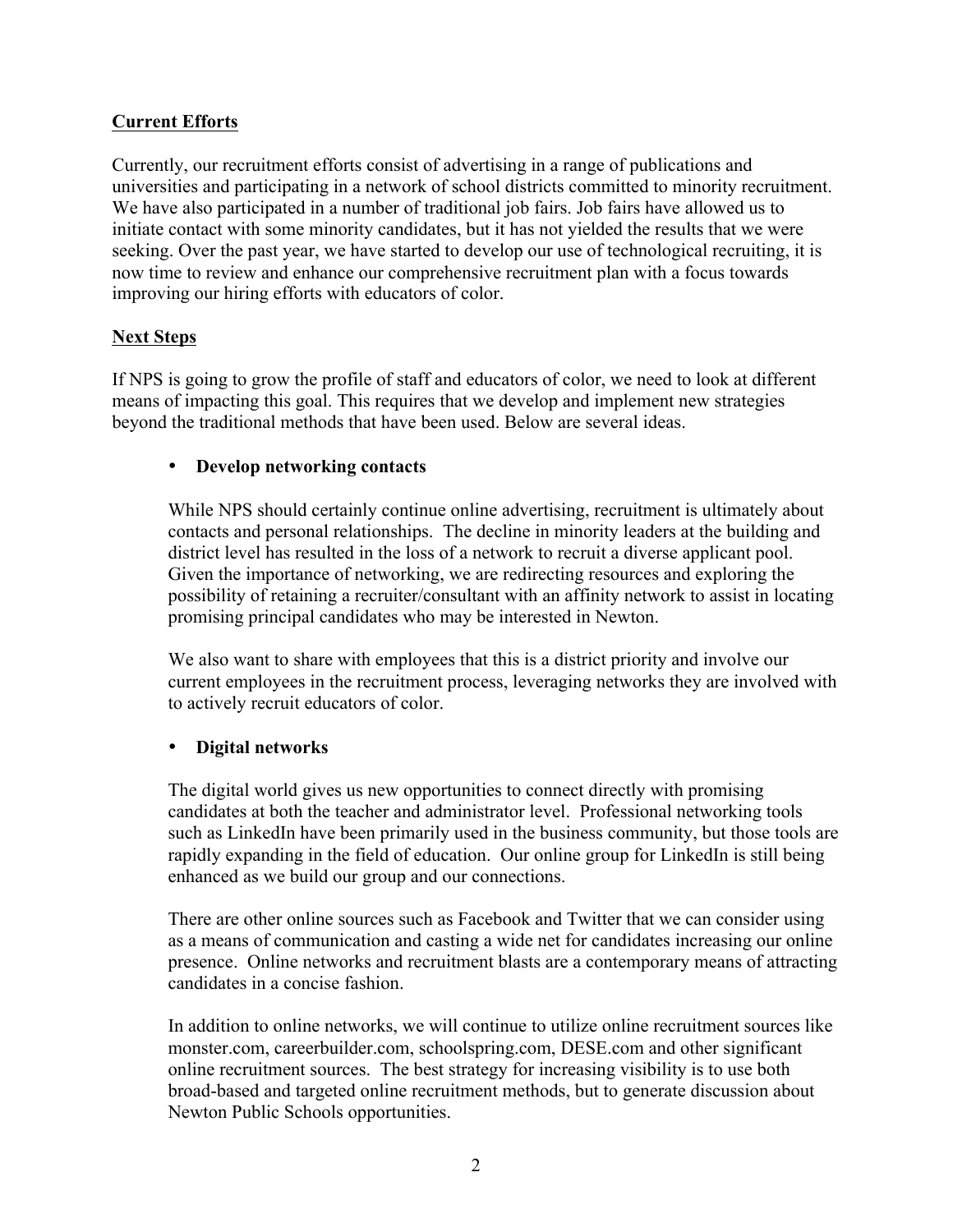#### • **Cultivate relationships with universities**

NPS has strong partnerships with many of the schools of education in the Boston area and continues to be a highly desirable place of employment for educators. Our challenge is to intensify our recruitment efforts at these schools in order to attract promising educators of color. It is a priority for us to meet with those institutions and create new means for us to partner with them as we compete with other like districts that are also seeking top talent.

#### • **Identify and support internal educators of color with leadership potential**

NPS has a close relationship with the ELI leadership Program, which offers certification for teachers interested in administration. We will continue to identify, encourage, and find new ways to support educators of color with leadership potential to enroll in programs such as ELI.

## • **Analyze our hiring and interview process**

We know that hiring and recruiting is a two-way process. It is vital that NPS do everything possible to ensure that it is a desirable place of employment for all individuals. A full review of our hiring processes will be conducted to make sure that we are perceived as a desirable employer.

#### • **Ensure that minority educators have a support system**

Organizations that are most successful in retaining a workforce, establish a culture that is safe and supportive for all. NPS will take steps to ensure that our system is doing everything possible to make that happen. One step that we are going to take is to create a focus group with a select number of employees to solicit feedback and input.

#### • **Measuring our progress**

Our goal for the next two years is to increase our educators of color by 1% per year. We will assess this target after the first year to ensure that it is realistic. Establishing a goal for administrator hiring is a bit more complex due to the limited number of vacancies. However, we will be certain to measure this goal carefully as we proceed.

It is important to reinforce that this plan is an evolving design as we respond to the changing nature of the district and the community. To be most effective, we will assess our needs and incorporate several strategies in the recruitment plan to increase the number of highly qualified educators. We will measure and regularly evaluate this plan and adjust as necessary.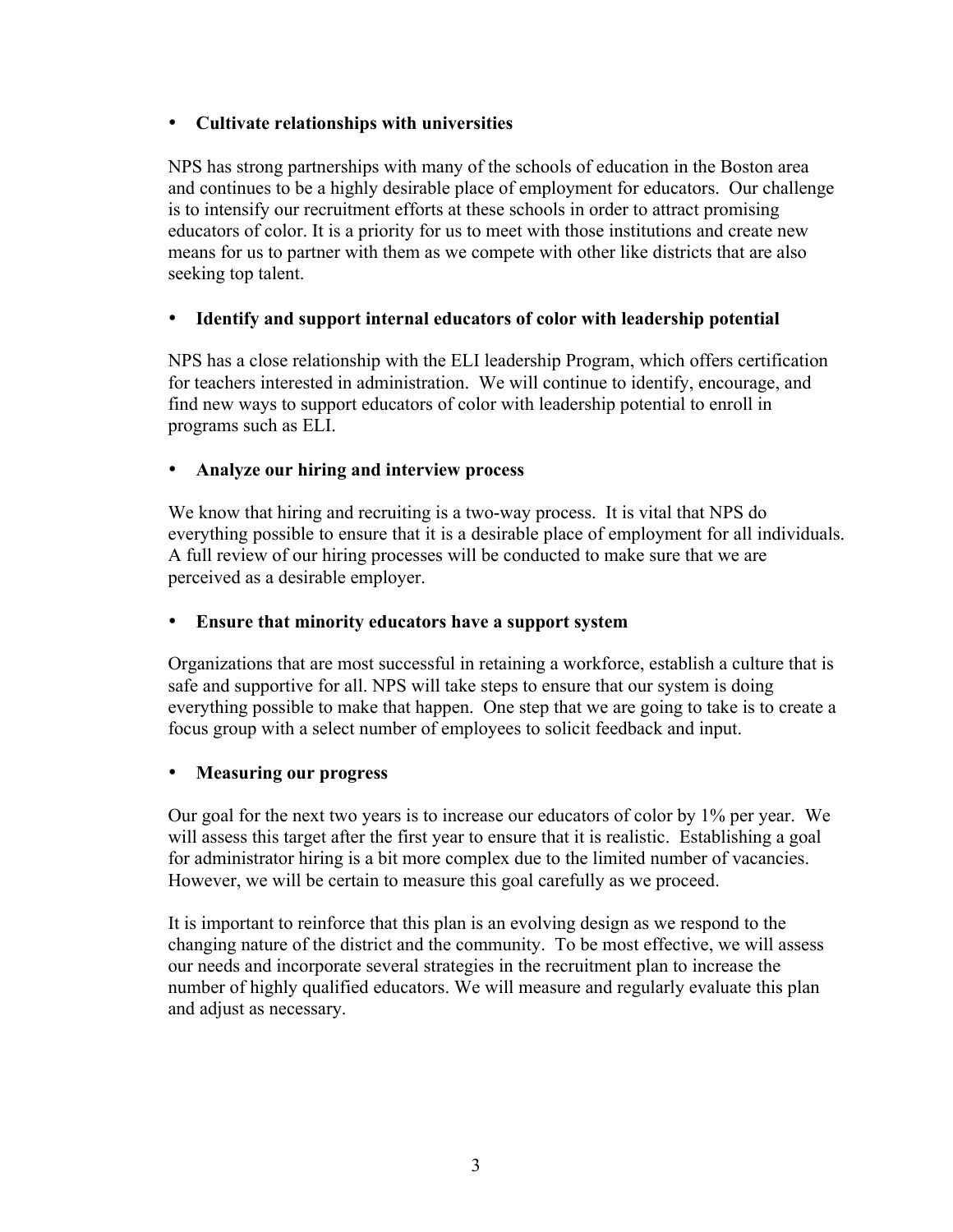## Affirmative Action Report - 2012-2013

October 15, 2012

|                                            |                 | American Indian |             | Asian |        | African American |                |              | Hispanic |          | Other    |               |                      |
|--------------------------------------------|-----------------|-----------------|-------------|-------|--------|------------------|----------------|--------------|----------|----------|----------|---------------|----------------------|
|                                            |                 |                 |             |       |        |                  |                |              |          |          |          | Total Staff * | <b>Percent Staff</b> |
| Category                                   | Total Staff *   | Male            | Female      | Male  | Female | Male             | Female         | Male         | Female   | Male     | Female   | of Color      | of Color             |
| <b>Central Staff</b>                       | 6               | $\Omega$        | $\Omega$    | 0     | 0      | 0                | 0              | 0            | 0        | 0        | 0        | 0             | 0.00%                |
| Secondary Principals                       | 6               | 0               | $\mathbf 0$ | 0     | 0      | 0                | 0              | 0            | 0        | $\Omega$ | $\Omega$ | 0             | 0.00%                |
| <b>Elementary Principals</b>               | $1\overline{5}$ | 0               | 0           | 0     |        | 0                | 0              | 0            | $\Omega$ | $\Omega$ | $\Omega$ |               | 6.67%                |
| Non-Aligned Staff & Administrators         | 29              | 0               | 0           | 0     | 2      |                  | 0              | 0            | 0        | 0        | 0        | 3             | 10.34%               |
| Unit A: Teachers, Specialists, Counselors, | 1,249           |                 | 0           | 8     | 38     | 14               | 16             | 4            | 30       |          | 2        | 114           | 9.13%                |
| Social Workers, and Psychologists          |                 |                 |             |       |        |                  |                |              |          |          |          |               |                      |
| Unit B: Asst. Principals, Directors,       |                 |                 |             |       |        |                  |                |              |          |          |          |               |                      |
| Department Heads, Housemasters,            | 62              | $\Omega$        | $\Omega$    |       | 0      | 2                | $\overline{c}$ | 0            | $\Omega$ | $\Omega$ | $\Omega$ | 5.            | 8.06%                |
| Coordinators, and Supervisors              |                 |                 |             |       |        |                  |                |              |          |          |          |               |                      |
| Unit C: Teacher Aides                      | 652             |                 | 0           | 2     | 29     | 8                | 14             | 0            | 9        | 2        |          | 70            | 10.74%               |
| Unit D: Instructional Support Staff        | 75              | $\Omega$        | $\Omega$    |       | 2      |                  | 3              |              |          | 0        | 0        | 9             | 12.00%               |
| Unit E: Admin. Technology Specialists,     | 31              | $\Omega$        | 0           | 0     |        |                  | $\Omega$       | 0            | $\Omega$ | $\Omega$ | $\Omega$ | 2             | 6.45%                |
| Community Education Employees, etc.        |                 |                 |             |       |        |                  |                |              |          |          |          |               |                      |
| <b>Long Term Substitutes</b>               | 17              | $\Omega$        | $\Omega$    | 0     | 0      | 0                | 0              | 0            | $\Omega$ | $\Omega$ | $\Omega$ | $\Omega$      | 0.00%                |
| NESA: Secretaries                          | 80              | $\Omega$        | 0           | 0     | 3      | 0                | 3              | 0            | $\Omega$ | $\Omega$ | $\Omega$ | 6             | 7.50%                |
| Custodians                                 | 84              | 0               | 0           | 0     | 0      | 5                | 0              | $\mathbf{2}$ | 0        | 0        | 0        | 7             | 8.33%                |
| <b>Elementary Lunch Staff</b>              | 30              | 0               | 0           | 0     |        |                  | 4              | 0            |          | 0        | 0        | ⇁             | 23.33%               |
| <b>METCO Bus Monitors</b>                  | 4               | 0               | 0           | 0     | 0      | 0                | 4              |              | 0        | 0        | 0        | 4             | 100.00%              |
| Totals                                     | 2,340           | 2               | $\mathbf 0$ | 12    | 77     | 33               | 46             |              | 41       | 3        |          | 228           | 9.74%                |

## Table 1: Numbers and Percentages of Staff of Color

\* Important Note: Total staff refers to the number of individuals on staff regardless of their FTE. For example, as of October 15, 2012 Newton employed 1,249 Unit A members with a total FTE of 1,151.80 and 652 Unit C members with a total FTE of 553.37. These numbers include staff who are paid through the general fund, state, federal and private grants as well as revolving accounts.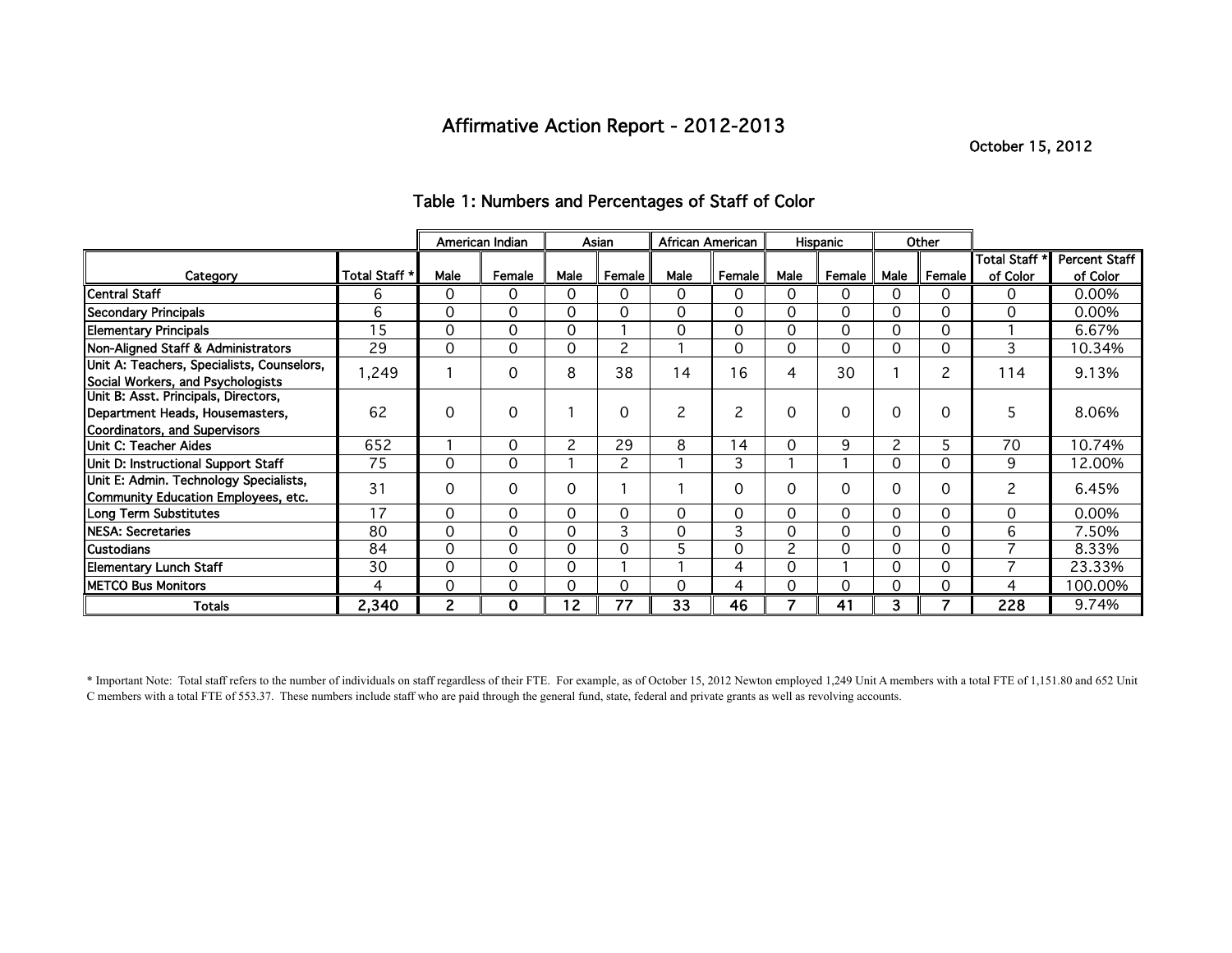|                                                                                                          |                             | American Indian |             | Asian          |        | African American |        |          | Hispanic |          | Other    |                                         |                                             |
|----------------------------------------------------------------------------------------------------------|-----------------------------|-----------------|-------------|----------------|--------|------------------|--------|----------|----------|----------|----------|-----------------------------------------|---------------------------------------------|
| Category                                                                                                 | <b>Total New</b><br>Staff * | Male            | Female      | Male           | Female | Male             | Female | Male     | Female   | Male     | Female   | <b>Total New</b><br>Staff * of<br>Color | <b>Percent New</b><br><b>Staff of Color</b> |
| <b>Central Staff</b>                                                                                     | $\Omega$                    | $\Omega$        | $\Omega$    | 0              | 0      | 0                | 0      | 0        | 0        | $\Omega$ | 0        | $\Omega$                                | N/A                                         |
| <b>Secondary Principals</b>                                                                              | 0                           | $\Omega$        | $\Omega$    | 0              | 0      | 0                | 0      | $\Omega$ | $\Omega$ | $\Omega$ | $\Omega$ | $\Omega$                                | N/A                                         |
| <b>Elementary Principals</b>                                                                             | 3                           | $\Omega$        | $\Omega$    | 0              | 0      | 0                | 0      | $\Omega$ | $\Omega$ | $\Omega$ | $\Omega$ | $\Omega$                                | 0.00%                                       |
| Non-Aligned Staff & Administrators                                                                       | 4                           | $\Omega$        | $\Omega$    | 0              |        | 0                | 0      | $\Omega$ | $\Omega$ | $\Omega$ | $\Omega$ |                                         | 25.00%                                      |
| Unit A: Teachers, Specialists, Counselors,<br>Social Workers, and Psychologists                          | 131                         | $\Omega$        | 0           |                | 2      | 0                | 2      | 2        | 4        | $\Omega$ | $\Omega$ | 11                                      | 8.40%                                       |
| Unit B: Asst. Principals, Directors,<br>Department Heads, Housemasters,<br>Coordinators, and Supervisors | 9                           | $\Omega$        | $\mathbf 0$ | 0              | 0      |                  | 0      | $\Omega$ | $\Omega$ | 0        | $\Omega$ |                                         | 11.11%                                      |
| Unit C: Teacher Aides                                                                                    | 216                         |                 | $\Omega$    |                | 9      | 2                | 6      | $\Omega$ |          |          | 4        | 25                                      | 11.57%                                      |
| Unit D: Instructional Support Staff                                                                      | 47                          | 0               | 0           | 0              | 2      | 0                |        | 0        | 0        | $\Omega$ | 0        | 3                                       | 6.38%                                       |
| Unit E: Admin. Technology Specialists,<br>Community Education Employees, etc.                            | 2                           | $\Omega$        | $\Omega$    | $\Omega$       | 0      | 0                | 0      | $\Omega$ | $\Omega$ | $\Omega$ | $\Omega$ | $\Omega$                                | 0.00%                                       |
| <b>Long Term Substitutes</b>                                                                             | 10                          | $\Omega$        | $\Omega$    | 0              | 0      | 0                | 0      | $\Omega$ | 0        | $\Omega$ | $\Omega$ | $\Omega$                                | 0.00%                                       |
| NESA: Secretaries                                                                                        | 6                           | 0               | $\Omega$    | 0              | 0      | 0                | 0      | 0        | 0        | 0        | 0        | $\Omega$                                | 0.00%                                       |
| <b>Custodians</b>                                                                                        |                             | $\Omega$        | 0           | 0              | 0      | 0                | 0      | $\Omega$ | $\Omega$ | $\Omega$ | $\Omega$ | $\Omega$                                | 0.00%                                       |
| <b>Elementary Lunch Staff</b>                                                                            | 10                          | $\Omega$        | 0           | 0              | 0      | 0                |        | 0        |          | $\Omega$ | $\Omega$ | 2                                       | 20.00%                                      |
| METCO Bus Monitors                                                                                       | 0                           | $\Omega$        | $\Omega$    | 0              | 0      | 0                | 0      | 0        | 0        | 0        | $\Omega$ | $\Omega$                                | N/A                                         |
| Totals                                                                                                   | 439                         |                 | $\mathbf 0$ | $\overline{2}$ | 14     | 3                | 10     | 2        | 6        |          | 4        | 43                                      | 9.79%                                       |

## Table 2: New Hires \*\* Since November, 2011: Numbers and Percentages of Staff of Color

\*\* New Hires include anyone who moved into a different category.

\* Important Note: Total staff refers to the number of individuals on staff regardless of their FTE. For example, as of October 15, 2012 Newton employed 1,249 Unit A members with a total FTE of 1,151.80 and 652 Unit C members with a total FTE of 553.37. These numbers include staff who are paid through the general fund, state, federal and private grants as well as revolving accounts.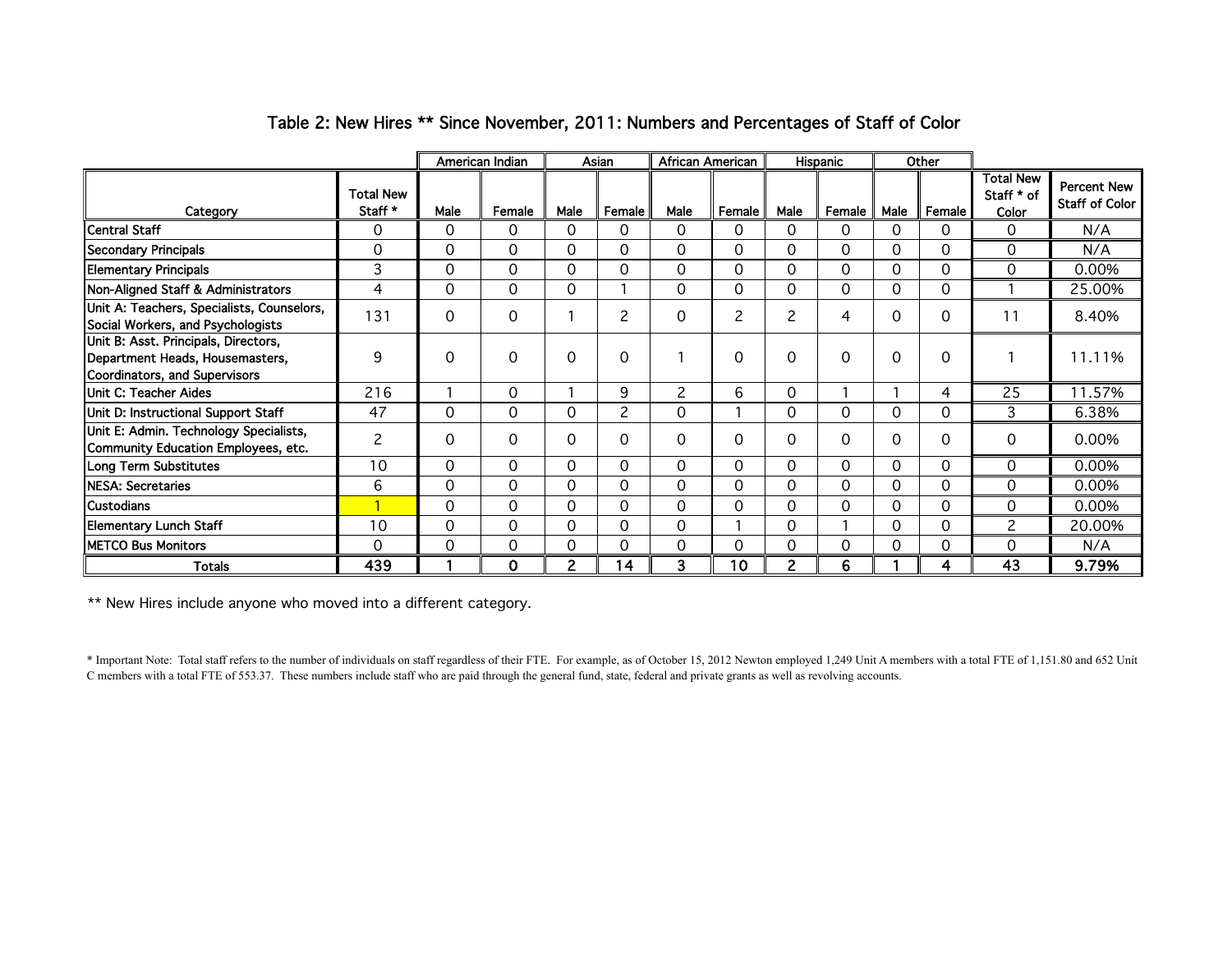|                                                                                                          |              |               | Total Staff*  |               |                  |                  |                          |               |               | Total Staff * of Color |                  |                  | <b>Percentage of Staff of Color</b> |           |           |           |           |           |  |
|----------------------------------------------------------------------------------------------------------|--------------|---------------|---------------|---------------|------------------|------------------|--------------------------|---------------|---------------|------------------------|------------------|------------------|-------------------------------------|-----------|-----------|-----------|-----------|-----------|--|
| Category                                                                                                 | 2007<br>2008 | 2008-<br>2009 | 2009-<br>2010 | 2010-<br>2011 | $2011 -$<br>2012 | $2012 -$<br>2013 | 2007-<br>2008            | 2008-<br>2009 | 2009-<br>2010 | $2010 -$<br>2011       | $2011 -$<br>2012 | $2012 -$<br>2013 | 2007-2008                           | 2008-2009 | 2009-2010 | 2010-2011 | 2011-2012 | 2012-2013 |  |
| <b>Central Staff</b>                                                                                     |              | 8             | 8             | 8             | h                | h                |                          |               |               |                        | 0                | 0                | 14.29%                              | 12.50%    | 12.50%    | $0.00\%$  | $0.00\%$  | $0.00\%$  |  |
| <b>Secondary Principals</b>                                                                              | 6            | 6             | 6             | 6             | 6                | 6                |                          |               | $\Omega$      | ∩                      | $\Omega$         | 0                | 16.67%                              | 16.67%    | $0.00\%$  | $0.00\%$  | $0.00\%$  | $0.00\%$  |  |
| <b>Elementary Principals</b>                                                                             | 15           | 15            | 15            | 15            | 15               | 15               |                          |               |               |                        |                  |                  | 20.00%                              | 6.67%     | $6.67\%$  | 6.67%     | 6.67%     | 6.67%     |  |
| <b>Non-Aligned Staff &amp;</b><br>Administrators                                                         | 19           | 21            | 27            | 26            | 29               | 29               |                          |               |               |                        | 2                | 3                | 5.26%                               | 4.76%     | 3.70%     | 3.85%     | 6.90%     | 10.34%    |  |
| Unit A: Teachers, Specialists,<br>Counselors, Social Workers, and<br>Psychologists                       | 1,218        | 168           | 1,189         | 208.          | 1,201            | 1,249            | 107                      | 103           | 107           | 111                    | 115              | 114              | 8.78%                               | 8.82%     | 9.00%     | 9.19%     | 9.58%     | 9.13%     |  |
| Unit B: Asst. Principals, Directors,<br>Department Heads, Housemasters.<br>Coordinators, and Supervisors | 65           | 63            | 64            | 62            | 60               | 62               |                          |               |               | 6                      | 6                | 5                | 10.77%                              | 11.11%    | 10.94%    | 9.68%     | 10.00%    | 8.06%     |  |
| Unit C: Teacher Aides                                                                                    | 583          | 573           | 624           | 645           | 627              | 652              | 55                       | 70            | 64            | 63                     | 60               | 70               | 9.43%                               | 12.22%    | 10.26%    | 9.77%     | 9.57%     | 10.74%    |  |
| Unit D: Instructional Support Staff                                                                      | 76           | 57            | 63            | 71            | 67               | 75               | 6                        | 5             |               |                        | 9                | 9                | 7.89%                               | 8.77%     | 7.94%     | 11.27%    | 13.43%    | 12.00%    |  |
| Unit E: Admin. Technology<br>Specialists, Community Education<br>Employees, etc.                         | 30           | 30            | 33            | 32            | 31               | 31               |                          |               | ◠             |                        | $\bigcap$        | $\overline{2}$   | 3.33%                               | 3.33%     | 6.06%     | 9.38%     | 6.45%     | 6.45%     |  |
| <b>Long Term Substitutes</b>                                                                             | 20           | 13            |               | 22            | 22               |                  |                          |               | 0             |                        |                  | 0                | 5.00%                               | $0.00\%$  | $0.00\%$  | $0.00\%$  | 4.55%     | $0.00\%$  |  |
| <b>NESA</b> : Secretaries                                                                                | 89           | 89            | 90            | 85            | 80               | 80               | $\overline{A}$           | 5             | h             |                        | 8                | 6                | 4.49%                               | 5.62%     | 6.67%     | 5.88%     | 10.00%    | 7.50%     |  |
| Custodians                                                                                               | 84           | 83            | 83            | 83            | 81               | 84               | $\overline{\mathcal{L}}$ | 5             |               |                        |                  | ⇁                | 5.95%                               | 6.02%     | 8.43%     | 8.43%     | 8.64%     | 8.33%     |  |
| <b>Nutrition Workers Unit</b>                                                                            | 73           | 80            | 74            | 43            | N/A              | N/A              | 9                        | 10            |               |                        | N/A              | N/A              | 12.33%                              | 12.50%    | 14.86%    | 9.30%     | N/A       | N/A       |  |
| Elementarv Lunch Staff                                                                                   | 106          | 103           | 16            | 24            | 27               | $\overline{30}$  | 23                       | 25            |               | 8                      | 6                |                  | 21.70%                              | 24.27%    | 25.00%    | 33.33%    | 22.22%    | 23.33%    |  |
| <b>METCO Bus Monitors</b>                                                                                |              |               |               |               |                  |                  |                          | 5             |               |                        |                  |                  | 100.00%                             | 100.00%   | 100.00%   | 100.00%   | 100.00%   | 100.00%   |  |
| <b>Totals</b>                                                                                            | 2.396        | 2,314         | 2,304         | 2,335         | 2,257            | 2,340            | 229                      | 240           | 221           | 222                    | 222              | 228              | 9.56%                               | 10.37%    | $9.59\%$  | 9.51%     | 9.84%     | 9.74%     |  |

#### **Table 3 - Affirmative Action Report: Historical Data - School Years 2007-2008 through 2012-2013**

\* Important Note: Total staff refers to the number of individuals on staff regardless of their FTE. For example, as of October 15, 2012 Newton employed 1,249 Unit A members with a total FTE of 1,151.80 and 652 Unit C members with a total FTE of 553.37. These numbers include staff who are paid through the general fund, state, federal and private grants as well as revolving accounts.